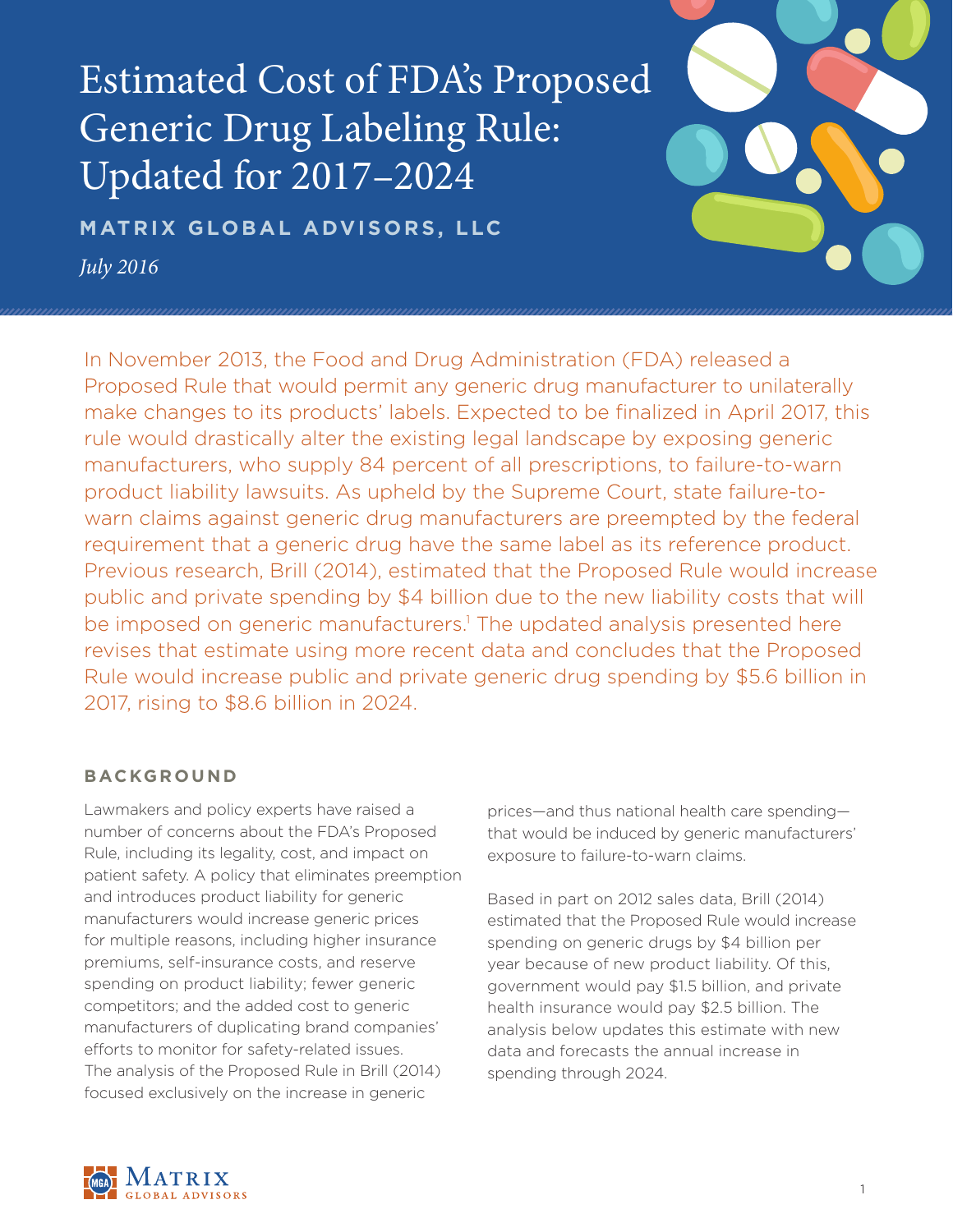## **NEW ANALYSIS**

Employing new National Health Expenditures (NHE) forecasts from the Centers for Medicare & Medicaid Services (CMS) for prescription drug spending by payer, $2$  this analysis estimates the additional generic drug spending between 2017 and 2024 that would arise because of the FDA's Proposed Rule. The analysis divides spending between government (Medicare, Medicaid, CHIP, Department of Defense, Veteran's Affairs, and other government health programs) and nongovernment (private insurers and patients' out-of-pocket expenses).

#### CHART 1. GENERIC DRUG SPENDING BY PAYER, 2017 (\$ BILLIONS)



*Source: CMS Office of the Actuary, National Health Expenditure Accounts.*

The NHE forecast for total retail prescription drug spending in 2017 is \$364.4 billion, of which 43.6 percent will be government and 56.4 percent will be nongovernment. IMS Health reports that generic spending is 28.4 percent of total prescription drug spending, $3$  so we infer that government spending on generics in 2017 will be \$45.1 billion and nongovernment spending will be \$58.4 billion. See Chart 1 for estimated generic drug spending by payer in 2017.

By estimating the cost of failure-to-warn liability per brand prescription and extrapolating that to generic drugs, Brill (2014) estimated that the Proposed Rule would increase generic drug spending by 5.4 percent annually. Utilizing the new NHE estimates of expected prescription drug spending, our new analysis estimates that the total U.S. impact of the Proposed Rule in 2017 would be \$5.6 billion—\$2.4 billion for government, and \$3.2 billion for private insurers and out-of-pocket. Using this same methodology, we project costs for each year through 2024, at which point the increase in spending will reach \$8.6 billion. See Table 1 for the full breakdown of results.

## **DISCUSSION**

The generic drug industry is a competitive marketplace characterized by multiple manufacturers selling indistinguishable products. As in any highly competitive market, producers must price their products close to or at marginal cost. Therefore, higher costs, such as the cost of additional liability imposed by the FDA's

### TABLE 1. INCREASE IN SPENDING FROM FDA'S PROPOSED GENERIC DRUG LABELING RULE (\$ BILLIONS)

|                                               | 2017  | 2018  | 2019  | 2020  | 2021  | 2022  | 2023  | 2024  |
|-----------------------------------------------|-------|-------|-------|-------|-------|-------|-------|-------|
| Government                                    | \$2.4 | \$2.6 | \$2.8 | \$3.0 | \$3.2 | \$3.5 | \$3.7 | \$4.0 |
| <b>Private insurance</b><br>and out-of-pocket | \$3.2 | \$3.3 | \$3.5 | \$3.7 | \$3.9 | \$4.1 | \$4.4 | \$4.6 |
| Total impact                                  | \$5.6 | \$5.9 | \$6.3 | \$6.7 | \$7.1 | \$7.6 | \$8.1 | \$8.6 |